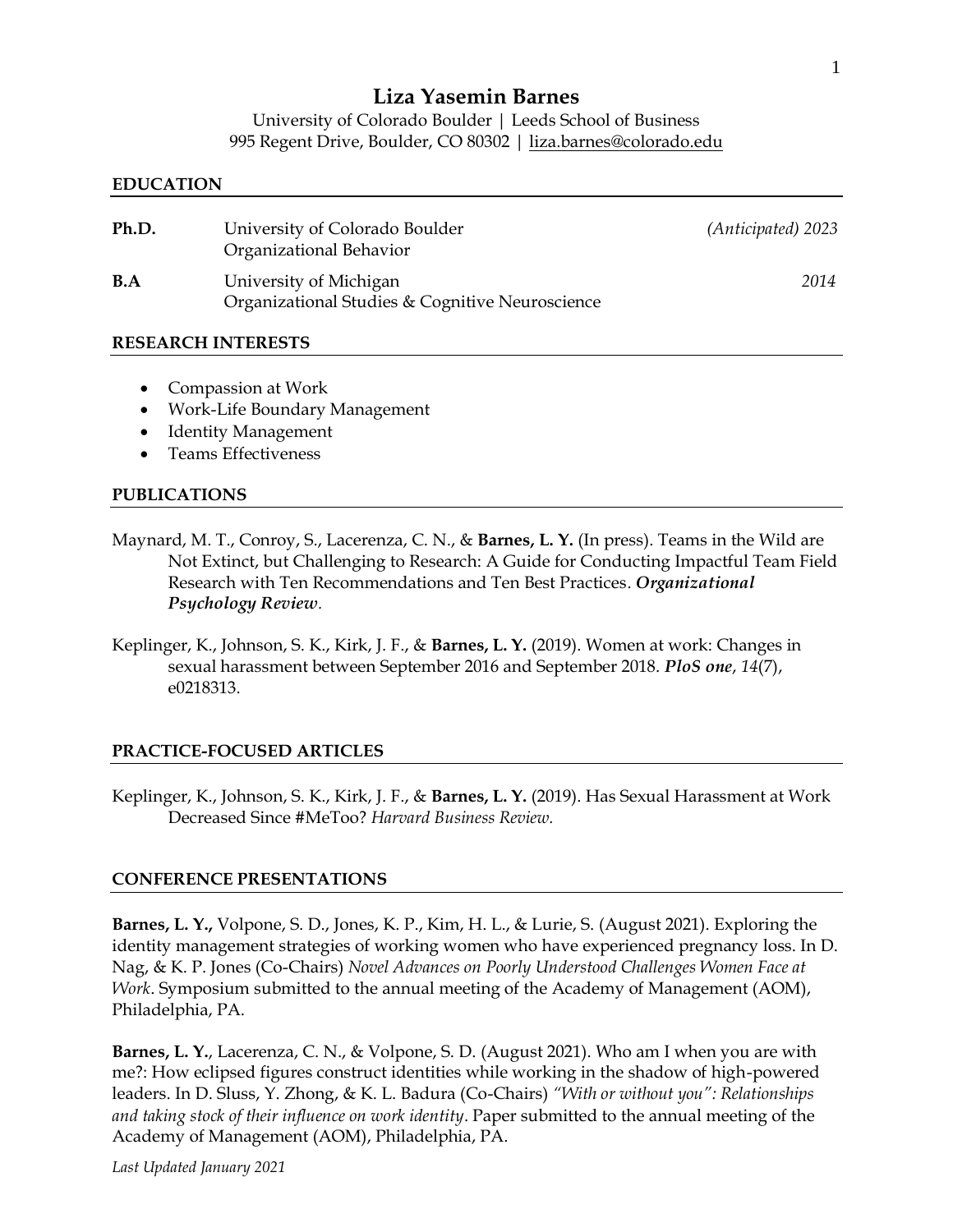Lacerenza, C. N., & **Barnes, L. Y.**, Maynard, M. T., Conroy, S. (August 2021). Research in the Wild: Best Practices and Recommendations for Conducting High-Quality Field Research. Professional Development Workshop submitted to the annual meeting of the Academy of Management (AOM), Philadelphia, PA.

Volpone, S. D & **Barnes, L. Y. (Co-Chairs)**. (April 2021). Research Incubator: Emerging Topics in Stigma Identity Management Scholarship. Alternative session at the 36th annual meeting of the Society for Industrial and Organizational Psychology. New Orleans, LA.

**Barnes, L. Y.**, Volpone, S. D., Lacerenza, C. N., Lyons, B. J., Fleming, A. (August 2020). Employee Identity Management of Marginalized Identities: A Meta-Analytic Review. In Volpone, S. D., **Barnes, L. Y. (Co-Chairs)**, *Broadening our Sight to Incite the Future of Identity Management Research.* Symposium presentation at the 80th Annual Meeting of the Academy of Management. Vancouver, Canada.

Hardin, A. E., Workman, K. W., **Barnes, L. Y**., & Dutton, J. E. (August 2020). A relational perspective on sharing suffering in organizations. In Draga, S., Christianson, M., Ruttan, R. (Co-Chairs), *Navigating distress: Exploring how people make sense of negative emotions in everyday workplaces.* Symposium presentation at the 80th Annual Meeting of the Academy of Management. Vancouver, Canada. \* 1

<span id="page-1-0"></span>**Barnes, L. Y.,** Volpone, S. D., Lyons, B. J., Alcon, J., Fleming, A. (April 2020). A Review of Identity Management Research. In Volpone, S. D. and Lyons B. J. (Co-Chairs), *Research Incubator: The Future of Stigma Identity Management Research.* Alternative session at the 35th annual meeting of the Society for Industrial and Organizational Psychology. Austin, TX. [\\*](#page-1-0) 1

Van Wagoner, P., Embry, E., **Barnes, L. Y**., Rivin, J. M., Reed, R., Hekman, D. R., Volpone, S. D., Johnson, S. K. (August 2019). Leveraging Diversity to Enhance Inclusion Efforts for Team Processes and Outcomes. Symposium presentation at the 79<sup>th</sup> Meeting of the Academy of Management. Boston, MA.

#### **INVITED TALKS**

## **Prime Chief of Staff Annual Summit** *October 2020 Presented at their annual summit with Dr. Christina Lacerenza about our research on the Chief of Staff role conducted in partnership with Prime.*

#### **TEACHING EXPERIENCE**

#### **Instructor** *Fall 2020*

Critical Leadership Skills (Leeds School of Business) *Student Evaluations: 4.75 / 5.00*

## **Teaching Assistant** *Fall 2018*

Principles of Organizational Behavior (Leeds School of Business)

<sup>1</sup> *Accepted but not presented due to COVID-19*